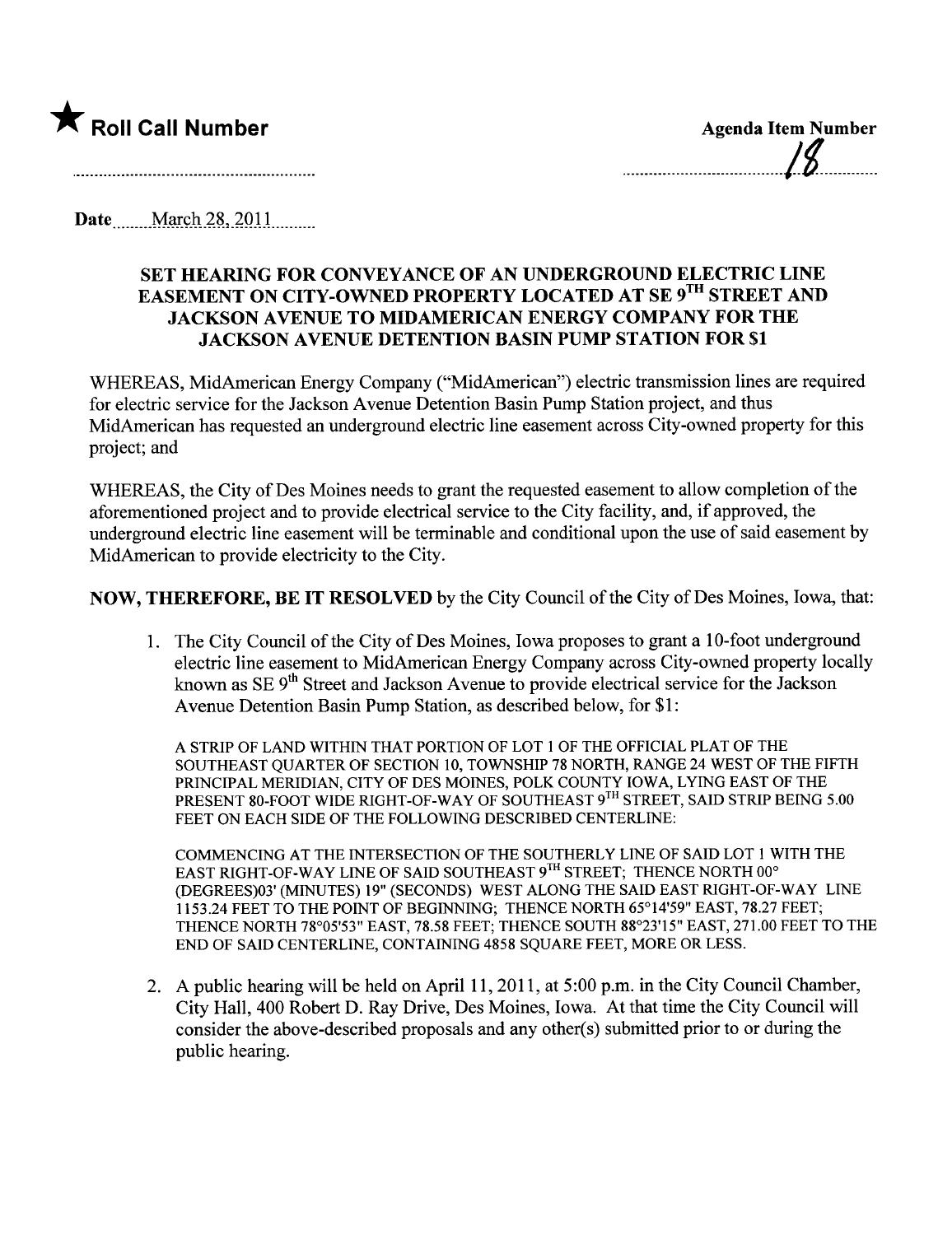

**Agenda Item Number** 

Date March 28, 2011

- 3. The City Clerk is hereby authorized and directed to publish notice of the proposal and hearing in the form hereto attached, all in accordance with Iowa Code Section 362.3.
- 4. There will be no proceeds associated with the conveyance of this easement.

Moved by to adopt.

**APPROVED AS TO FORM:** 

Glenna K. Frank, Assistant City Attorney

| <b>COUNCIL ACTION</b> | <b>YEAS</b> | <b>NAYS</b>     | <b>PASS</b> | <b>ABSENT</b> |
|-----------------------|-------------|-----------------|-------------|---------------|
| <b>COWNIE</b>         |             |                 |             |               |
| <b>COLEMAN</b>        |             |                 |             |               |
| <b>GRIESS</b>         |             |                 |             |               |
| <b>HENSLEY</b>        |             |                 |             |               |
| <b>MAHAFFEY</b>       |             |                 |             |               |
| <b>MEYER</b>          |             |                 |             |               |
| <b>MOORE</b>          |             |                 |             |               |
| <b>TOTAL</b>          |             |                 |             |               |
| <b>MOTION CARRIED</b> |             | <b>APPROVED</b> |             |               |

## **CERTIFICATE**

I, DIANE RAUH, City Clerk of said City hereby certify that at a meeting of the City Council of<br>said City of Des Moines, held on the above date, among other proceedings the above was adopted.

IN WITNESS WHEREOF, I have hereunto set my hand and affixed my seal the day and year first above written.

Mayor